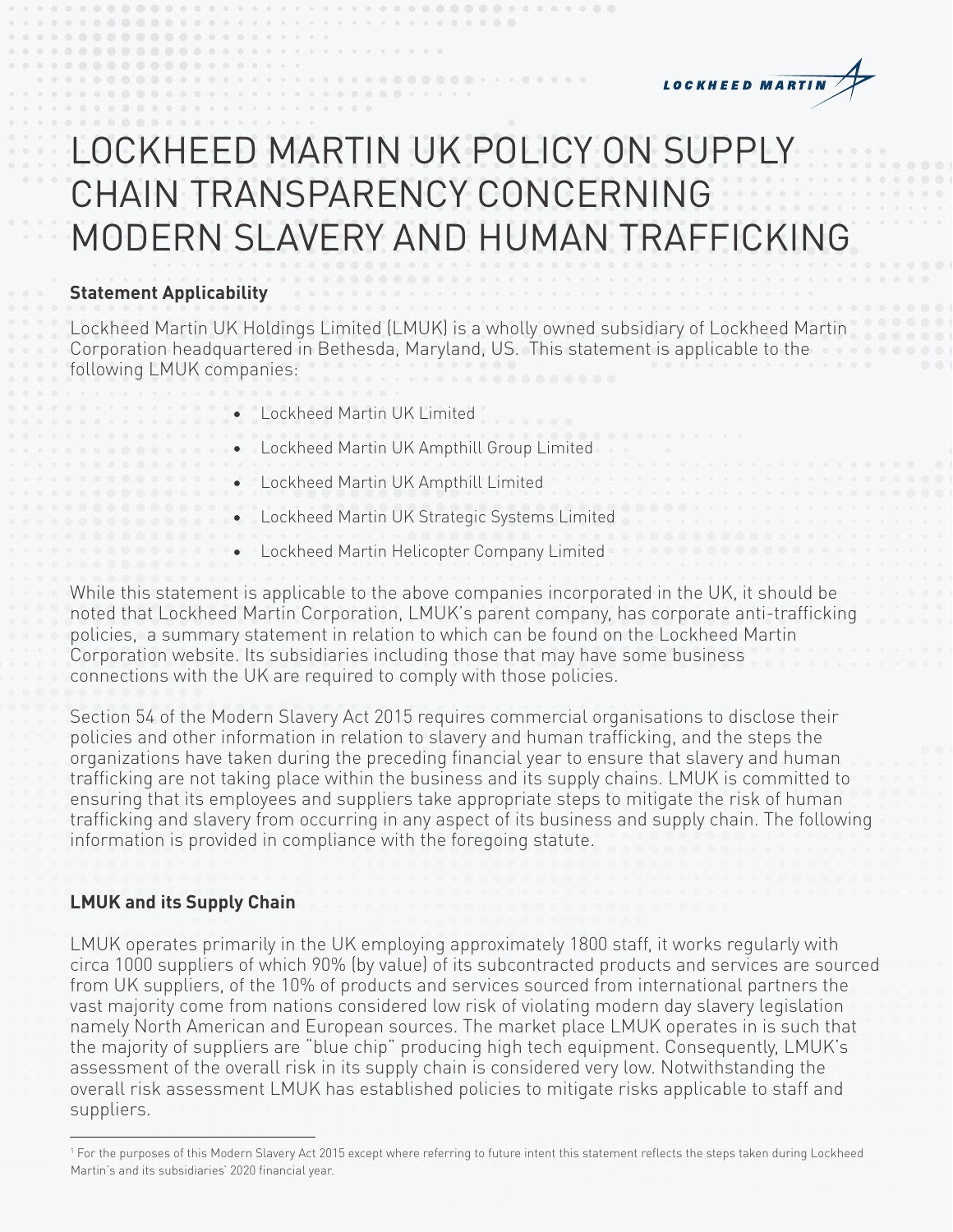# **Verification of Supply Chain**

LMUK verifies product supply chains through several methods, including site evaluations, inspections, verification of government debarments and denied parties lists, among others. LMUK requires as a condition of contract that all suppliers agree to comply with all applicable laws and regulations.

### **Evaluation of Supplier Compliance/Audits**

LMUK does not conduct audits of suppliers to evaluate supplier compliance with specific standards for trafficking and modern day slavery in supply chains. However, LMUK maintains an ethics helpline at (US) 1-800-LM-ETHIC (when calling from outside the US, first dial the origin country's exit code). Anyone who observes conduct contrary to the principles set forth in Lockheed Martin's Code of Conduct "Setting the Standard" may call the Ethics helpline number that is included in all supply contracts. LMUK promptly investigates all reported matters and takes action as needed, including disclosure to governmental authorities as appropriate.

#### **Supplier Certification**

LMUK requires as a condition of contract that all suppliers commit to comply with applicable laws and regulations, but does not require suppliers to certify expressly that materials incorporated into the product comply with the laws regarding slavery and human trafficking of the country or countries in which they are doing business.

LMUK has also established a Supplier Code of Conduct that communicates the core principles to which LMUK expects its suppliers to adhere. The Code of Conduct includes the following provisions:

#### **Human Rights**

LMUK expects its suppliers to treat people with respect and dignity, encourage diversity and diverse opinions, promote equal opportunity for all, and help create an inclusive and ethical culture.

#### **Human Trafficking**

LMUK expects its suppliers not to engage in the use of forced, bonded (including debt bondage) or indentured labour, involuntary prison labour, slavery, or trafficking of persons. This includes transporting, harboring, recruiting, transferring, or receiving vulnerable persons by means of threat, force, coercion, abduction, or fraud for the purpose of exploitation.

#### **Child Labour**

LMUK expects its suppliers to ensure that child labour is not used in the performance of work. The term "child" refers to any person under the minimum legal age for employment where the work is performed.

#### **Internal Accountability Standards**

LMUK maintains internal accountability standards and procedures for employees or contractors failing to meet its standards regarding slavery and trafficking. LMUK has implemented several internal policies addressing this requirement; an example is Corporate Policy Statement, Good Corporate Citizenship and Respect for Human Rights, which states that LMUK seeks to improve the global society in which we operate, advance technological and economic development, communicate honestly and forthrightly, and holds itself accountable to deliver consistently what